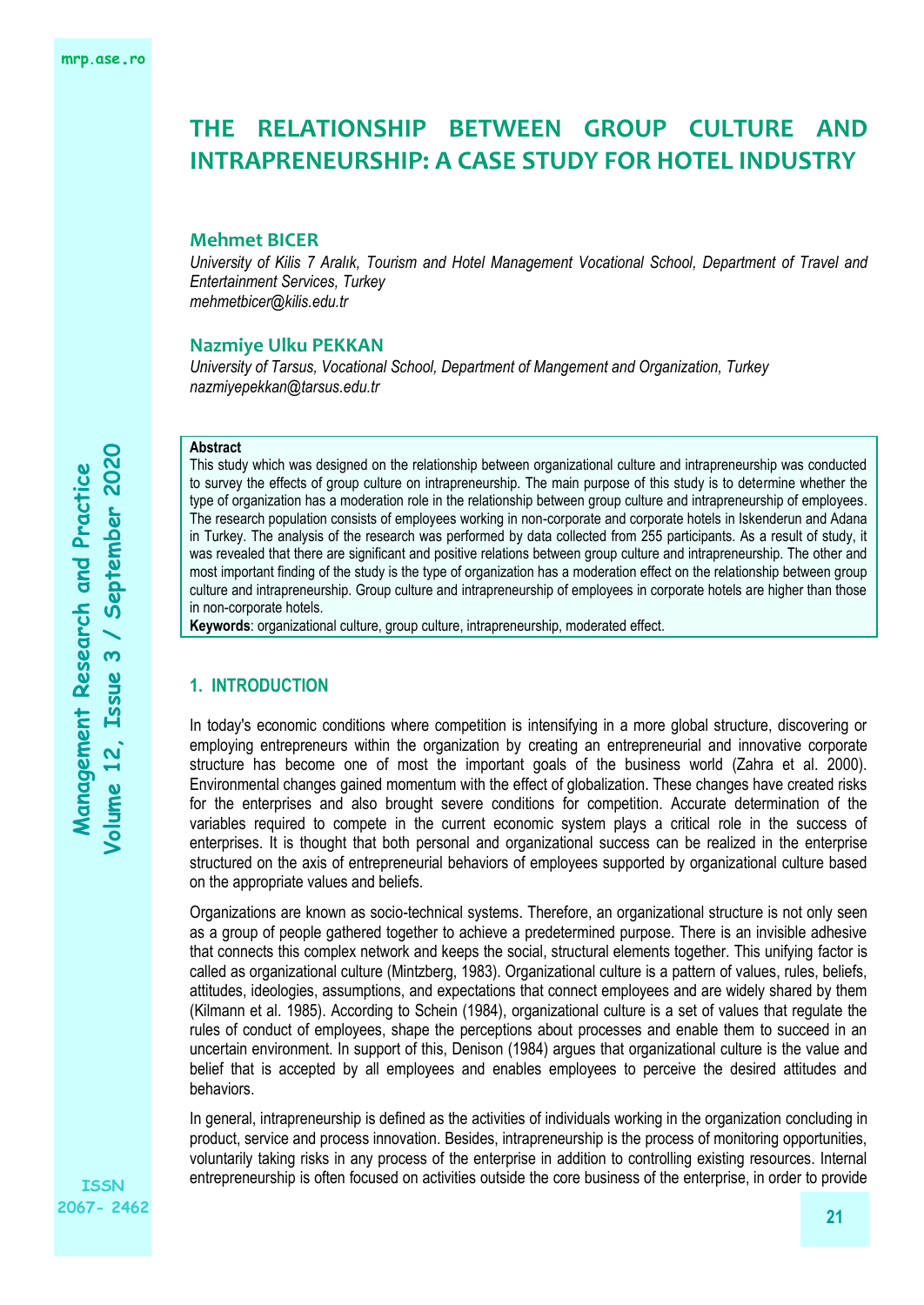more value and strengthen the competitive position of the organization in the market (Nielsen et al. 1985). Dana (1993) stated that entrepreneurship skills are very different from managerial skills. Physiologically, entrepreneurial skills are performed as a function of the right hemisphere of the brain, while managerial skills are supported by the left part of the brain. Entrepreneurs act with action-oriented thinking rather than concept-oriented. Entrepreneurs are creative, innovative and active people as "doers". The formation of such people requires the development of entrepreneurial skills. Just learning management concepts and contents is not enough to behave entrepreneur (Dana, 1993: 67-68).

The need for employees who respond to rapidly changing environmental requirements and exhibit entrepreneurial attitude and behavior continues to increase. Today, entrepreneurial behavior is considered as a process stemming from organizational culture (Hult et al. 2003). It is thought that an organizational culture that includes appropriate values can be effective in guiding employees towards entrepreneurial behavior. Hayton, George and Zahra (2002) reported that many researchers found a relationship between organizational culture and intrapreneurship. In the studies conducted, it was determined that organizational culture is positively related to intrapreneurship (Zahra, 1991), has a determinative effect on intrapreneurship (Covin and Slevin, 1991) and has an important interaction with intrapreneurship (Seong, 2011).

In this study, based on the relationship between organizational culture and intrapreneurship, it was aimed to reveal the effects of group culture on intrapreneurship through a comparative research. For this purpose, differences have been tried to be determined by comparing with the research conducted on non-corporate and corporate hotels. Thus, this study has a unique value in this respect.

There are a limited number of studies in literature describing the relationship between group culture and intrapreneurship. The findings obtained from the study will provide a comparative analysis in the relevant accommodation sector. Therefore, it is thought that the study will make significant contributions to researchers and sector representatives.

## **2. CONCEPTUAL FRAMEWORK**

## *2.1. Organizational Culture*

It has been observed that the studies on organizational culture started in 1970s and increased in 1980s. (Raelin, 1999). The concept of organizational culture has started to address a wider area since the publication of the book "In Search of Excellence" by Peters and Waterman in 1982 (Frost and Gillespie, 1998). Organizational culture defines the sum of the norms, values, beliefs, attitudes and ideologies that hold the individuals and groups together (Kilmann, Saxton and Sepra, 1985; Denison, 1996). More broadly, organizational culture is defined as a system of common values, beliefs and assumptions accepted by each member of the organization to help individuals or groups operating within an organization (Lee and Kim, 2017). Organizational culture has a positive or negative impact on organizations. In addition, in some cases it can cause undesired outcomes and resistance to change by employees (Baker, 2007).

According to Schein (l984), organizational culture is called all of the values and norms taught by the employees during the adaptation to the organization and environment, as the way to perceive, think and feel the programs created to reach organizational goals. It is also acknowledged that it is an important competitive element shaped by the practices placed within an organization and distinguishing and differentiating the organization from other organizations (Erez and Gati, 2004; Korte and Chermack, 2007). Organizational culture, which is a holistic concept that extends from the intellectual level to the behavioral level and covers the entire organization (Danışman and Özgen, 2003) , is not a phenomenon that can be easily grasped and formed, on the contrary requires a deep research. In this context, the organizational culture should cover the basic assumptions that are accepted by everyone and passed on to the potential members of the organization with the aim of ensuring harmony both internally and externally (Schein, 1985).

Organizational culture defines what is important and valuable in an organization, as well as punishments and rewards depending on these cultural values. Hence, organizational culture can promote and determine the behavior and decision-making styles of employees by means of reference and social control styles provided by the cultural values of the organization. (Lauren et al. 2018). Cameron and Quinn (2011) argued that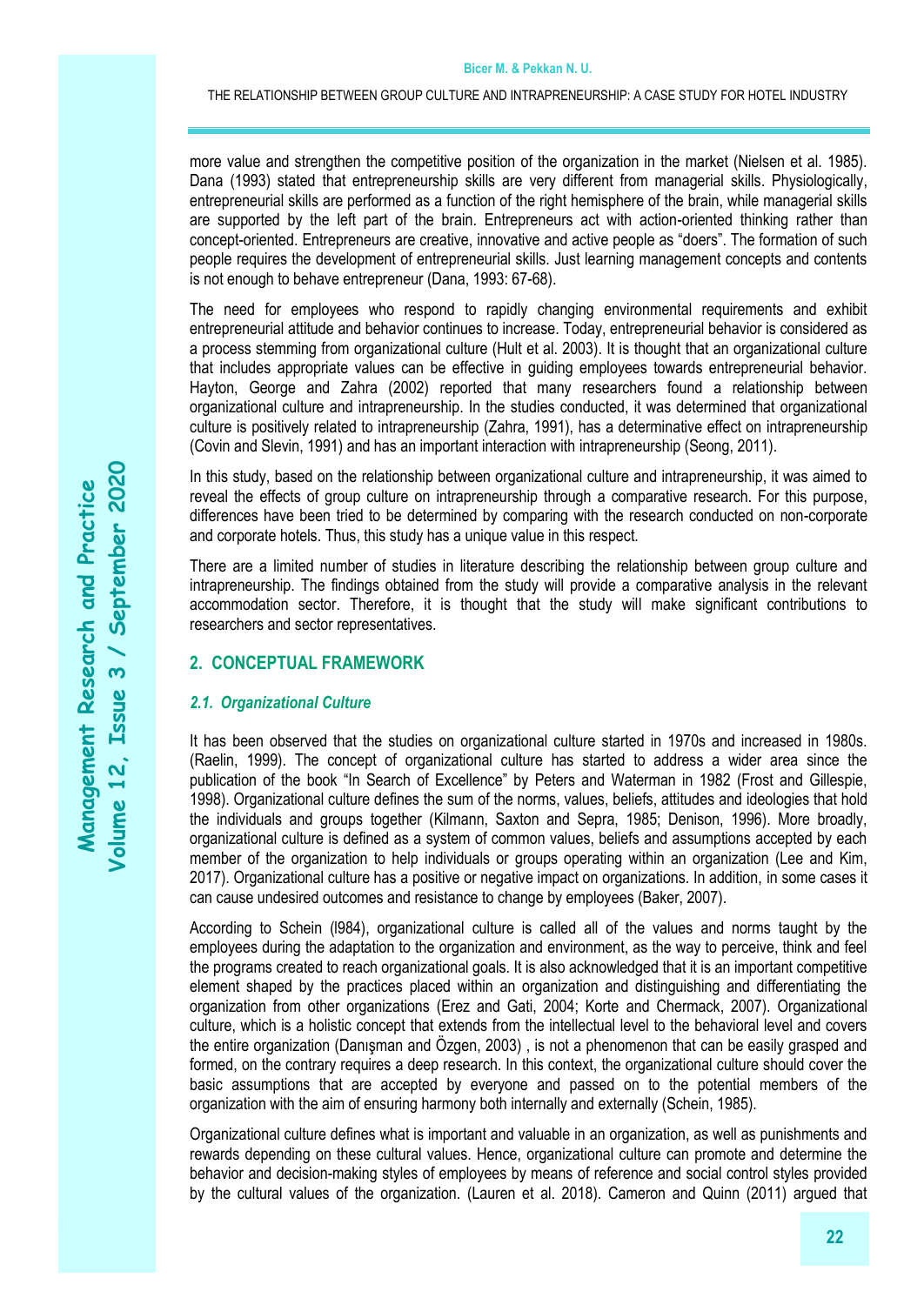organizational culture is the main distinguishing feature of successful companies and especially multinational organizations. It is not right to say that the organizational culture with solid foundations is the only factor that directs the success of a company. However, the development of an institutional organizational culture also provides the enterprise with the superiority to create corporate strategy, market creation, control of new markets, technological advantages and sustainable policies.

The individuals working in the business environment dominated by a strong organizational culture will show their commitment by adopting the goals, power and values of the organization and will tend to protect the organization (Görmen, 2017). The aim of organizational culture is to help the employee to achieve success. The role of the organizational culture in this success is to guide the employee within the scope of the attitudes and behaviors of the employees (Korte and Chermack, 2007). Therefore, organizational culture is a concept that provides important data to the works to be done in many ways, such as understanding the place of working environment, employee behaviors in relation to the organization's close and distant surroundings.

In many studies on the concept of organizational culture, this variable has been examined in a homogeneous and uniform structure. Researchers advocate the theory that organizations may have not only a single cultural structure however they argue that organizational culture can be composed of more than one culture or subcultures (Lok et. al. 2005; Hofstede, 1998). Bunch (2007) stated that researchers argue that subcultures within the organization are critical variables that shape employee perceptions and behaviors. Trice and Morand (1991, p.1) define the subculture as "the perceptions and practices that show significant differences from organizational culture, enable organizations to perceive working groups with different cultural structures". The subculture, which includes values and attitudes related to the work of the employee, strengthens these values and attitudes. It is stated that the subculture provides much more focus and consistency than organizational culture in terms of internalizing these values and attitudes by the employee (Lok et al. 2005).

Quinn and Spreitzer (1991), Denison and Spreitzer (1991) have created a total 4-dimensional model as a result of their studies on organizational culture; external focus (rational culture, development culture) and internal focus (hierarchical culture, group culture). Group culture emphasizing flexibility provides a priority focus on the internal organization. The aim of organizations which emphasize the group culture is group continuity. Group culture basicly includes the values of concern, commitment, participation, morale, discussion and openness. (Denison ve Spreitzer, 1991). Entrepreneurial behaviors of the employees were tried to be tested on the basis of group culture based on internal focus in this research.

#### *2.2. Intrapreneurship*

Entrepreneurship is expressed in its shortest but most comprehensive form as "creating new organizations". On the other hand, it is stated that intrapreneurship is defined with the most accepted and broadest definition as "entrepreneurship in operating organizations" (Antoncic and Hisrich, 2003, p. 9). At this point, it is emphasized that the first and most important difference separating independent entrepreneurship from intrapreneurship is related to the place where entrepreneurial activity occurs (Carrier, 1996). Supporting this, Luchsinger and Bagby (1987) stated that both concepts are based on intensive innovation processes with the aim of creating high efficiency and added value. However, they maintained that the concepts were different in terms of the general conditions in which they were involved. Ramadani et al. (2014: 316) define entrepreneurship as "the process of seeking innovative opportunities in uncertain and risky circumstances, combining effectively and efficiently the factors of production in order to achieve profitability and business growth."

Intrapreneurship is a strategic orientation that involves the renewal of products, processes, services, strategies or organization as a whole (Hayton, 2005). In the entrepreneurial process, intrapreneur brings the world of entrepreneurship and the organization world together. His dream is to turn an idea or an opportunity into a profitable economic reality. For this reason, it does not hesitate to do everything within the organization. (Naktiyok, 2004). Since the pioneering study of Peterson and Berger (1971), it can be said that intrapreneurship is one of the rapidly evolving research topics in the academic world. However, as in an individual entrepreneurship, there is no clue about the existence of a consensus about what the concept is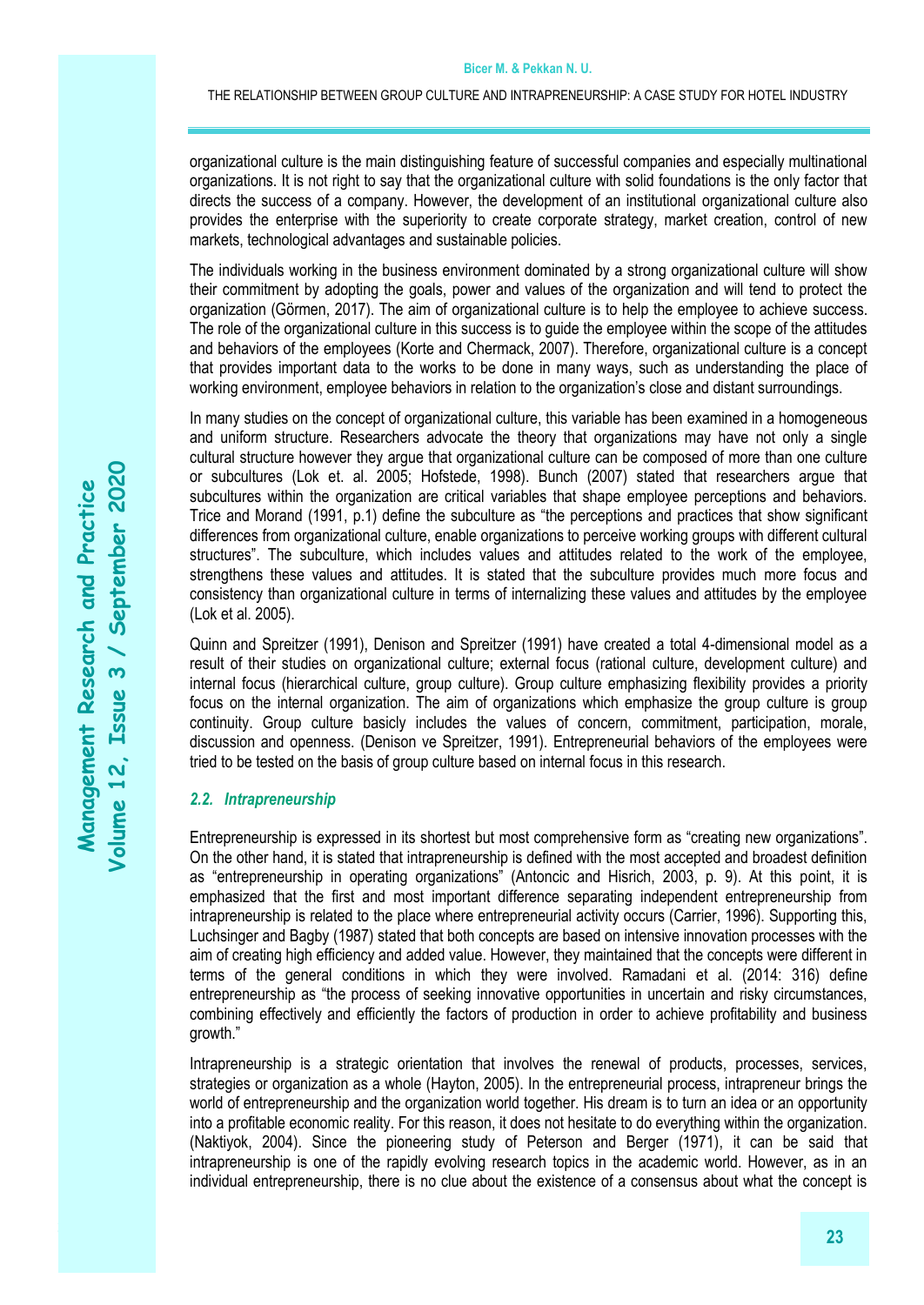(Guth and Ginsberg, 1990; Jennings and Lumpkin, 1989). Moreover, in the literature for the same concept, there are some terms that are used like intrapreneurship (Pinchot, 1985), corporate entrepreneurship (Kuratko et al. 1990), corporate venture (Ellis and Taylor, 1987) and internal vorporete ventur (Burgelman, 1984). In spite of the increasing interest in intrapreneurship, it has no any internationally recognized definition in the literature. Nevertheless, there are many definitions of this concept in the relevant literature, which derives its source from the intense competition of organizations in recent years.

Intrapreneurs take new ideas and turn them into a profitable final idea. From this point of view, it is possible to define intrapreneurship as developing new products and processes by creating an entrepreneurial culture in an organization. In other words, intrapreneurship is the willingness of an individual to pursue new opportunities and to take responsibility for mobilizing creative change. Intrapreneur with an innovative perspective demonstrate their ability to continuously explore opportunities and transform opportunities into marketable ideas, and therefore they are seen as the driving force of change (Hill, 2003). According to Pinchot who first mentioned this concept in 1985, intrapreneurship is the idea that dreamers create innovation and take responsibility for doing business or work. From this point of view, he expresses intrapreneurs as creative or inventive but dreamers who can always turn an idea or thought into a profitable reality. Pinchot (1985, p.15) defines intrapreneurship as the person who carries out the responsibility of implementing any business idea within the company. On the other hand, Zahra (1991) defined intrapreneurship as a process of creating new jobs in order to increase organizational profitability and firm competitiveness and achieve strategic renewal within an organization. Antoncic and Hisrich (2001, p. 498) stated that intrapreneurship is a continuation of other innovation activities and orientations, such as developing new services, technologies, management techniques, strategies and competitive position as an ongoing process within an existing company regardless of size.

Intrapreneurship is a unique concept of the modern and flexible organizations that are capable of adaptability and promote creativity and innovation. Therefore, the relations among the employees in the organization with these characteristics should be away from the classical hierarchical understanding. The cooperation between the employees in such organizational structures which are mostly formed in teams is very important for the communication to be healthy, to create new initiatives and to realize the aims of the organization effectively. We can say that some of the activities, attitudes and behaviors that are believed to regain some of the magic organization lost by the slowness of bigness, bureaucracy, complex processes and hierarchy have formed intrapreneurship (Thornberry, 2001). Intrapreneurship is an important implement that can provide competitive advantage to organizations. Corroborating information for this, the concept emphasizes profitability in an organization, strategic regeneration, innovation, knowledge acquisition and action for international success. In addition to this, the new strategic direction as a result of the entrepreneurial thought focuses on increasing or strengthening the ability to acquire innovative skills and capacity. (Hornsby et al. 2002). The purpose of intrapreneurship is to develop important innovations that help the company's purpose for competitive advantages. These innovations can be adapted to the company's strategy, product offerings, internal organization, market focus or business models. Moreover, entrepreneurs can strengthen the organization by identifying opportunities and benefiting from opportunities (Worthington et al. 2009).

# **3. RESEARCH METHOD**

In the context of organizational culture and entrepreneurial behavior concepts, the relationship between the variables of group culture and intrapreneurship were tested in the model of this study. It is also tested whether the type of organization has a moderation role in this relationship or not. By analyzing the data collected by the research survey method these relationships were tested. Confirmatory factor analysis were conducted through the IBM SPSS Amos program. Other analyzes were carried out through SPSS and it's Process Macro.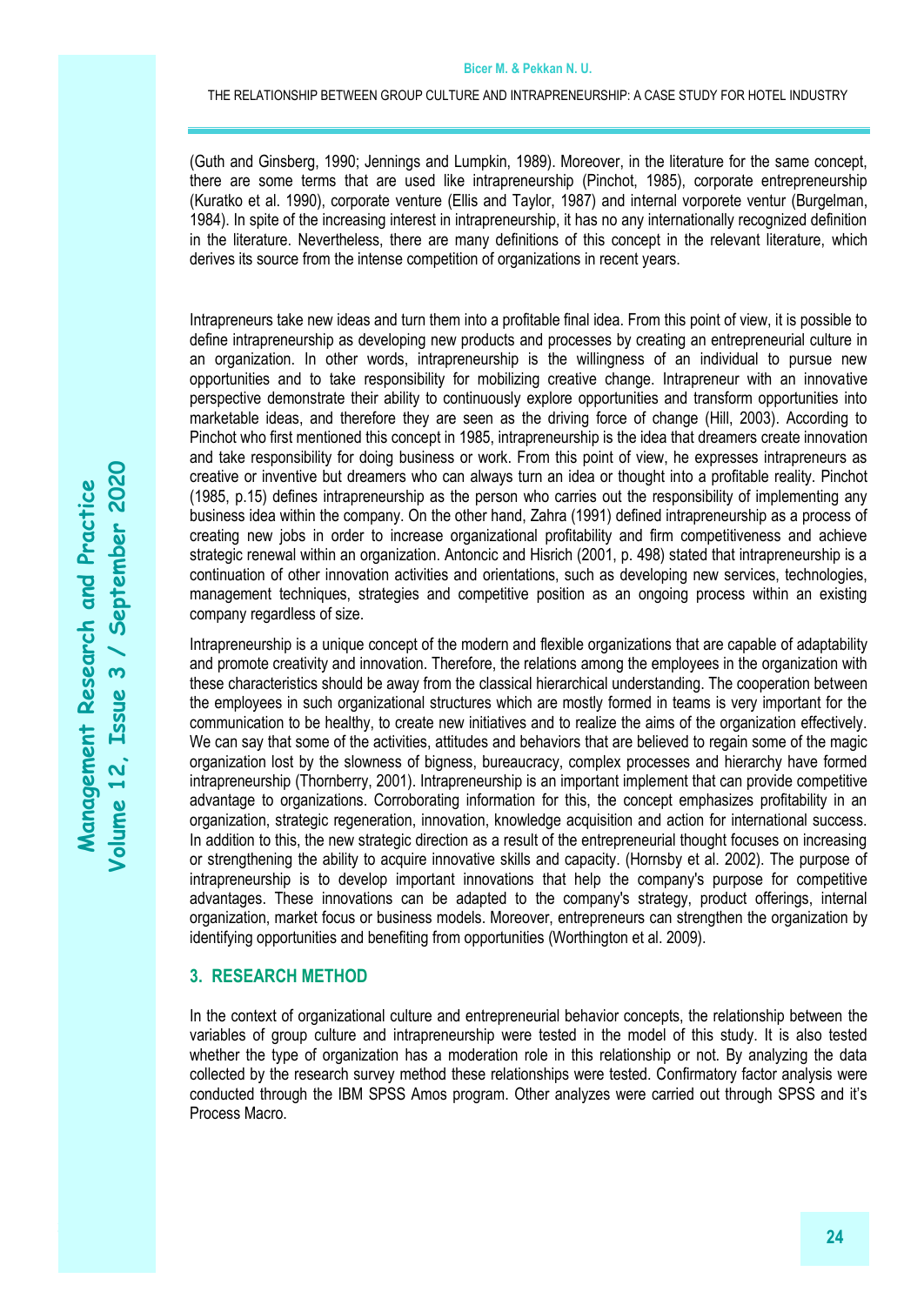# *3.1. Research Model*

The objective of this article is to develop a framework to to examine the effects of group culture on intrapreneurship by comparing the different type of organizations. The sample of the study consists of the employees working in corporate and non-corporate hotels. The main purpose of this study is to determine whether the type of organization has a moderation role in the relationship between group culture and intrapreneurship of employees or not. The model of this research was designed to explain the effects of group culture on intrapreneurship. The hypotheses and theoretical model of the study are as follows:

- $H_1$ : There are significant and positive relationship between group culture and intrapreneurship.
- $H<sub>2</sub>$ :Type of organization has a moderation effect on the relationship between group culture and intrapreneurship.



FIGURE 1- THEORETICAL MODEL

## *3.2. Preparation for Data Processing*

Before the analysis process, the data obtained from the participants were made available through a number of statistical methods. For this purpose, missing value and outlier analysis, and skewness-kurtosis test were conducted, respectively. As a result of missing value analysis, it is determined that there is not a missing value in data set. Then, outliers analysis was performed. As a result of this analysis, using the Mahalanobis Distance Method, seven data points at the  $p \le 0.01$  significance level showed extreme value due to the distance from the center of the subjects and were excluded from observation (Mahalanobis, 1936). As a result of the survey forms that were excluded from the observation, the number of participants in the data set was 255 (n = 255). Skewness-kurtosis values were examined in order to understand if the value set distributed normally or not. As a result of these findings, the maximum value of skewness was found as .635. The maximum value of kurtosis was found to be -1.107. Since these values meet the threshold value, it is possible to say that the data set is normally distributed (Tabachnick and Fidell, 2013; Develi, Çavuş and Öz, 2018). In the light of all these data, it can be said that the research is suitable for the use of parametric analyzes. **Example 12**<br> **Example 1**<br> **Example 1**<br> **Example 1**<br> **Example 1**<br> **Example 1**<br> **Example 1**<br> **Example 1**<br> **Example 1**<br> **Example 1**<br> **Example 1**<br> **Example 1**<br> **Example 1**<br> **Example 1**<br> **Example 1**<br> **Example 1**<br> **Example 1**<br>

## *3.3. The Universe and Sample of Research*

The research population consists of the employees working in corporate and non-corporate hotels in Iskenderun and Adana in Turkey. Data were collected from hotels by convenience sampling method and face to face survey technique. Although the exact number of the population is not known, the rule of at least five times the number of expressions is taken into consideration in the calculation of the sample size. 262 data were collected. Seven of these data were excluded from observation due to extreme value. Therefore, analysis was started with 255 data. Demographic characteristics of the employees who participated in the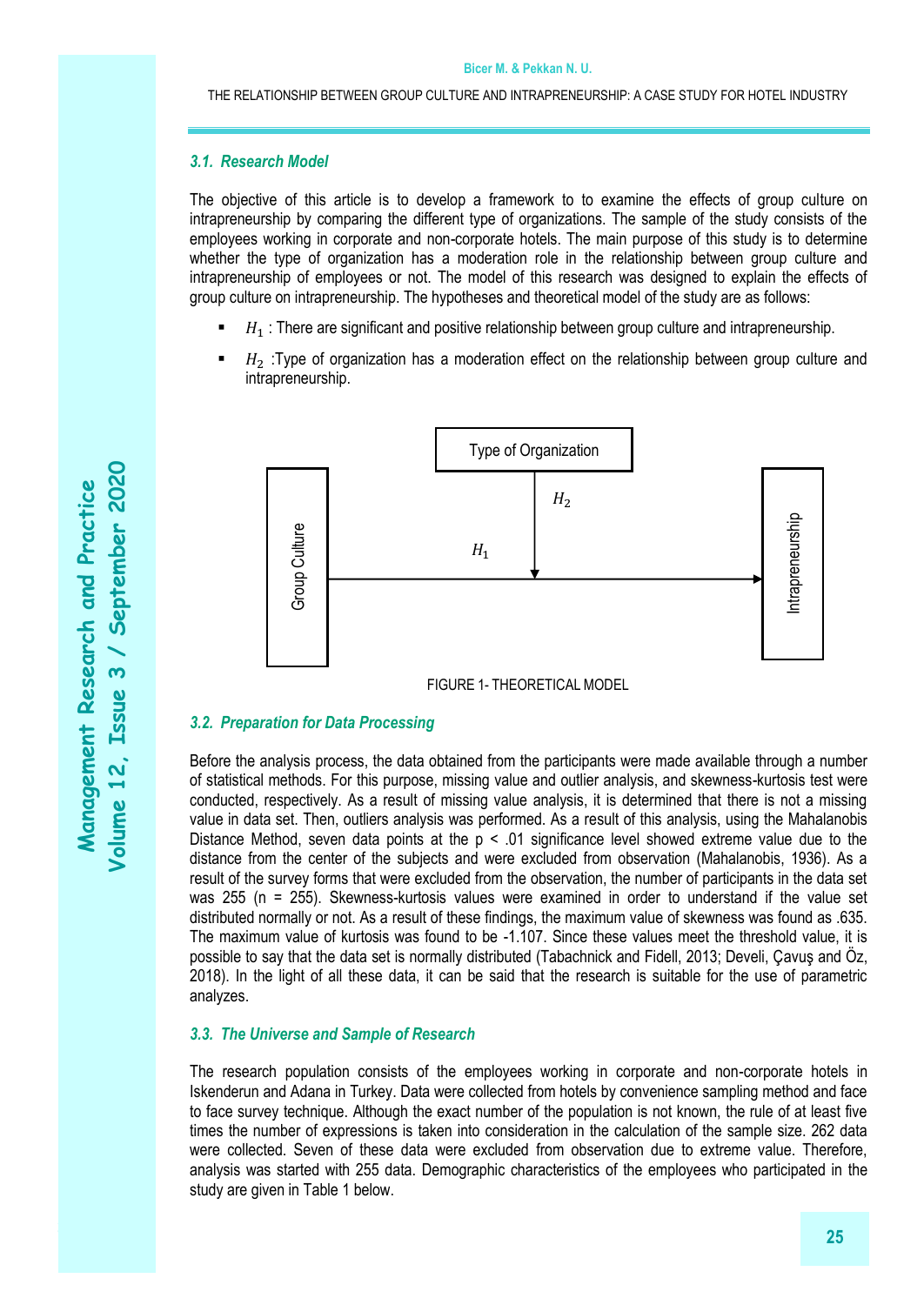#### **Bicer M. & Pekkan N. U.**

THE RELATIONSHIP BETWEEN GROUP CULTURE AND INTRAPRENEURSHIP: A CASE STUDY FOR HOTEL INDUSTRY

|                                             | <b>Demographic Factors</b> | <b>Frequency</b> | Percentage |
|---------------------------------------------|----------------------------|------------------|------------|
|                                             | Female                     | 113              | 44.3       |
| Gender                                      | Male                       | 142              | 55.7       |
|                                             | 20-29                      | 45               | 17.6       |
|                                             | 30-39                      | 149              | 58.4       |
| Age                                         | 40-49                      | 60               | 23.5       |
|                                             | 50-59                      |                  | 0.4        |
|                                             | <b>High School</b>         | 30               | 11.8       |
|                                             | <b>Vocational School</b>   | 110              | 43.1       |
| <b>Education Status</b>                     | Bachelor's Degree          | 93               | 36.5       |
|                                             | Post Graduate              | 22               | 8.6        |
| <b>Type of Organization</b>                 | Local                      | 126              | 49.4       |
|                                             | Corporate                  | 129              | 50.6       |
|                                             | Less than 1 year           |                  | 0.4        |
|                                             | 1-5 years                  | 59               | 23.1       |
| <b>Working Time in this</b><br>organization | 6-10 years                 | 109              | 42.7       |
|                                             | 11-15 years                | 80               | 31.4       |
|                                             | 16-20 years                | 6                | 2.4        |
| <b>TOTAL</b>                                |                            | 255              | %100       |

TABLE 1- DEMOGRAPHIC CHARACTERISTICS OF THE PARTICIPANTS

According to the table, 55.7% of the employees were male (142 persons) and 44.3% were female (113 persons). It is seen that the majority of the participants are between the ages of 30-39 (%58.4). It is observed that 43.1% of the participants have vocational school degree and 36.5% have bachelor's degree. 42.7% of the participants (109 people) stated that they were working in the workplace between 6-10 years.

## *3.4. Scales*

Group Culture Questionnaire developed by Tseng (1988), Quinn andSpreitzer (1991), Wang and Shyu (2003) was used to measure.

Besides Entrepreneurial Behavior Questionnaire developed by Pearce, Kramer and Robbins (1997) and Zampetakis, Beldekos and Moustakis (2009) was used to measure the intrapreneurial behavior level of employees in this study.

Questionnaire form with all these mentioned parts was arranged according to 5-point Likert scale from 1 strongly disagree to 5-strongly agree. The research questionnaire consists of 14 items in total. The group culture scale consists of 8 items and the intrapreneurship scale is composed of 6 items.

# **4. FINDINGS**

#### *4.1. Confirmatory Factor Analysis*

Confirmatory factor analysis was performed to test the validity of the scales in this study. Since the data collected from 255 employees have a normal distribution, the covariance matrix is formed using the maximum likelihood method (Kline, 2011). In the confirmatory factor analysis, it was seen that the group culture scale had the same goodness of fit indices in the second and first orders. The measurement model with standardized parameter values for confirmatory factor analysis results are presented in Figure 2.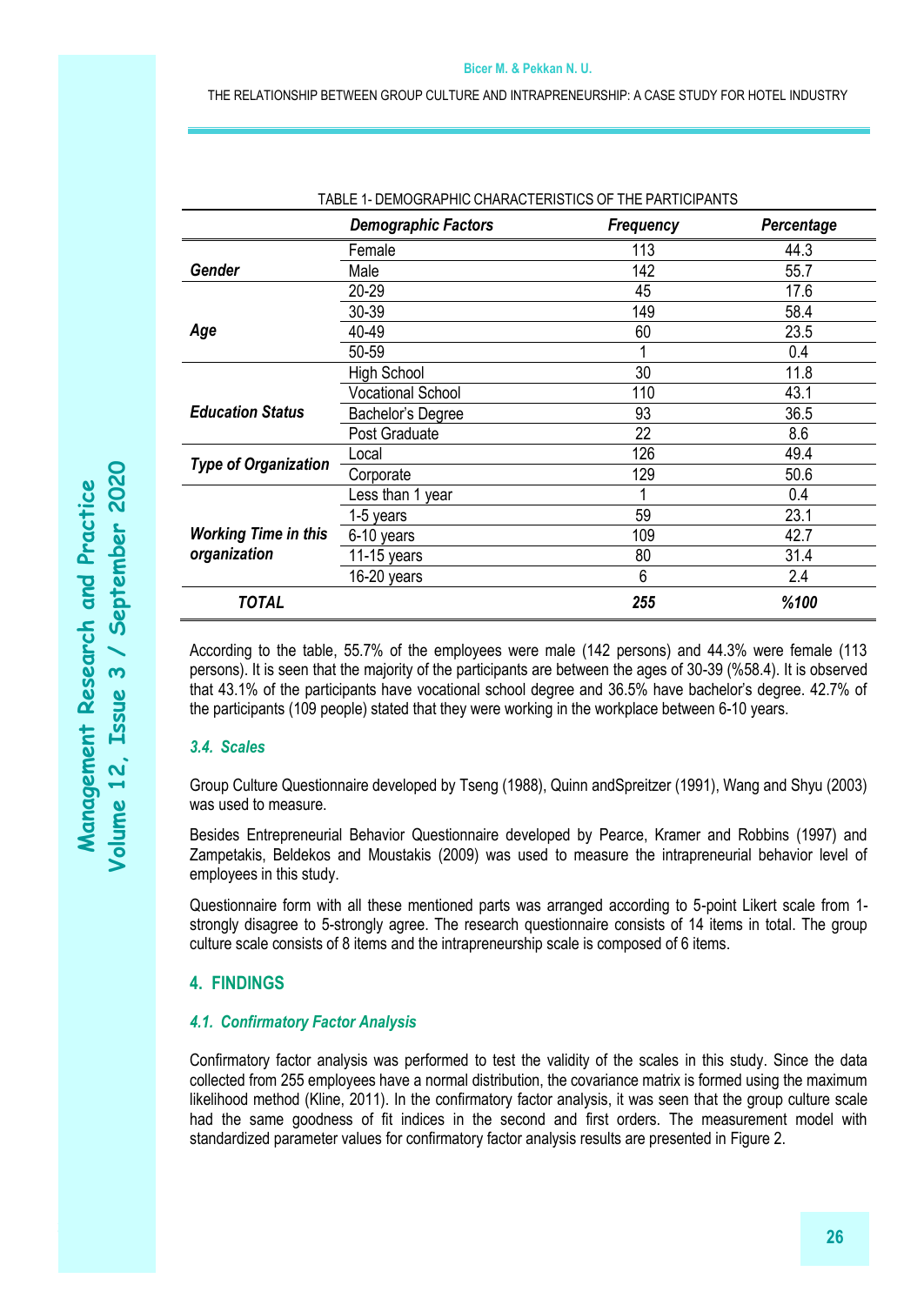#### **Bicer M. & Pekkan N. U.**

THE RELATIONSHIP BETWEEN GROUP CULTURE AND INTRAPRENEURSHIP: A CASE STUDY FOR HOTEL INDUSTRY



FIGURE 2- CONFIRMATORY FACTOR ANALYSIS TOWARDS THE RESEARCH MODEL

*Note 1:* INT: Intrapreneurship, GC: Group Culture

*Note 2:* The coefficients in the figure shows the standardized parameter values.

The goodness of fit indices obtained from confirmatory factor analysis  $[\chi^2]_{\text{dd} = 72, n = 255}$  = 188.707, p < .001,  $\chi^2$ /df = 2.621, GFI = .903, CFI = .959, RMSEA = .080] shows that the structures of the scales are compatible with the data, and also the predicted theoretical model for the relationship between group culture and intrapreneurship is confirmed by the obtained data (Bentler, 1988; Hu & Bentler, 1999; Kline, 2011; Tabachnick & Fidell, 2013; Brown, 2014; Gürbüz and Şahin, 2018).

# *4.2. Descriptive Statistics, Reliability and Correlation Analysis*

Descriptive statistics analysis was performed to reveal the structure of the sample in terms of the variables examined in the research. Besides, in order to determine the internal consistency of the items whose validity was determined reliability analysis were performed using Cronbach's alpha (α) methods. On the other hand, Pearson correlation analysis was performed to determine the relations for group culture and intrapreneurship together. The results are presented in Table 2.

|                    | ltem | $\boldsymbol{\chi}$ |      |      |          |        |
|--------------------|------|---------------------|------|------|----------|--------|
| 1 Group Culture    |      | 3.25                | 0.80 | .925 |          | .602** |
| 2 Intrapreneurship |      | 3.08                | 0.32 | 870  | $.602**$ |        |

TABLE 2- MEANS, STANDARD DEVIATIONS, RELIABILITY AND CORRELATIONS

x̅: Sample mean, *s*: Sample standard deviation, α: Cronbach's alpha  $*$  p < .05,  $*$  $*$  p < .01

It is understood from the results of the descriptive statistics that the respondents perceived the items of group culture and intrapreneurship scales at a medium level, respectively. According to reliability analysis, the Cronbach's alpha ( $\alpha \geq 0.70$ ) suggest that all scales have internal consistency reliability (Nunnaly, 1978). Finally, Pearson correlation analysis results indicate that there are statistically significant, medium level and positive relationships between two variables ( $p < 0.01$ ,  $r > 0.30$ ). According to these findings, the hypothesis 1 is supported.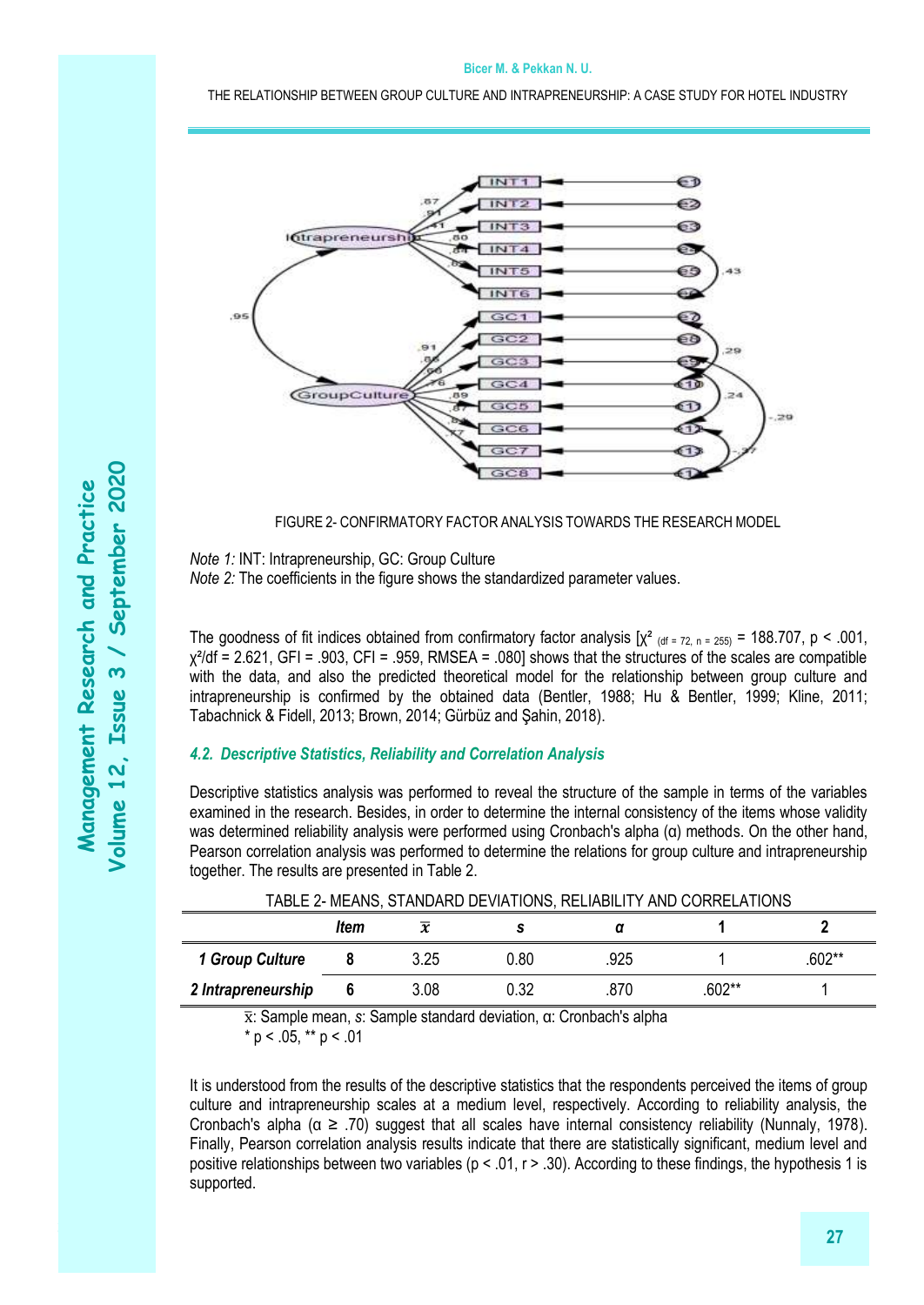## *4.3. Bootstrap Regression Analysis*

In order to determine whether the type of organization has a moderation role in the relationship between group culture and intrapreneurship of employees, regression analysis based on Bootstrap method was used to test hypothesis 2. It has been suggested that the Bootstrap method gives more reliable results than the traditional method of Baron and Kenny (Gürbüz, 2019; Hayes, 2018; Preacher, Rucker and Hayes, 2007). Analyzes were performed using Process Macro developed by Hayes (2018). In the analysis, 5000 resampling option with bootstrap technique was preferred. In order to support the research hypothesis, the 95% confidence interval (CI) obtained from the analysis should not include zero (0) value in the mediation effect analysis conducted with the Bootstrap technique. (MacKinnon, Lockwood and Williams, 2004). Findings related to the regression analysis performed for this purpose are given in Table 3.

| TABLE 3- BOOTSTRAP REGRESSION ANALYSIS (N= 255) |                |      |         |  |  |  |  |
|-------------------------------------------------|----------------|------|---------|--|--|--|--|
| <b>Variables</b>                                | b              | S.E. |         |  |  |  |  |
| <b>Constant</b>                                 | $3.183**$      | .026 | 119.99  |  |  |  |  |
|                                                 | (3.13, 3.23)   |      |         |  |  |  |  |
| Group Culture (X)                               | $.239**$       | .032 | 7.29    |  |  |  |  |
|                                                 | (.17, .30)     |      |         |  |  |  |  |
| Type of Organization (W)                        | .001           | .053 | .030    |  |  |  |  |
|                                                 | $(-.10, .10)$  |      |         |  |  |  |  |
| X.W                                             | $-.291**$      | .065 | $-4.42$ |  |  |  |  |
|                                                 | $(-.42, -.16)$ |      |         |  |  |  |  |

# $*_{p<.05}$  \*\*p< .01

According to the results in Table 3, all the predictive variables included in the regression analysis explained about 41% of the change in intrapreneurship ( $R^2 = .409$ ). It was found that group culture had a positive effect on intrapreneurship (b= .23 p < .01). The effects of group culture and organizational type variables on intrapreneurship were found to be significant (mediation effect) ( $b = -.29$ ,  $p < 01$ ). According to these findings, the hypothesis 2 is supported.



As a result of the slope analysis, the effects of the moderate variable are shown graphically in figure 3. When the details of the moderating effect were examined, it was found that the effect was significant in both types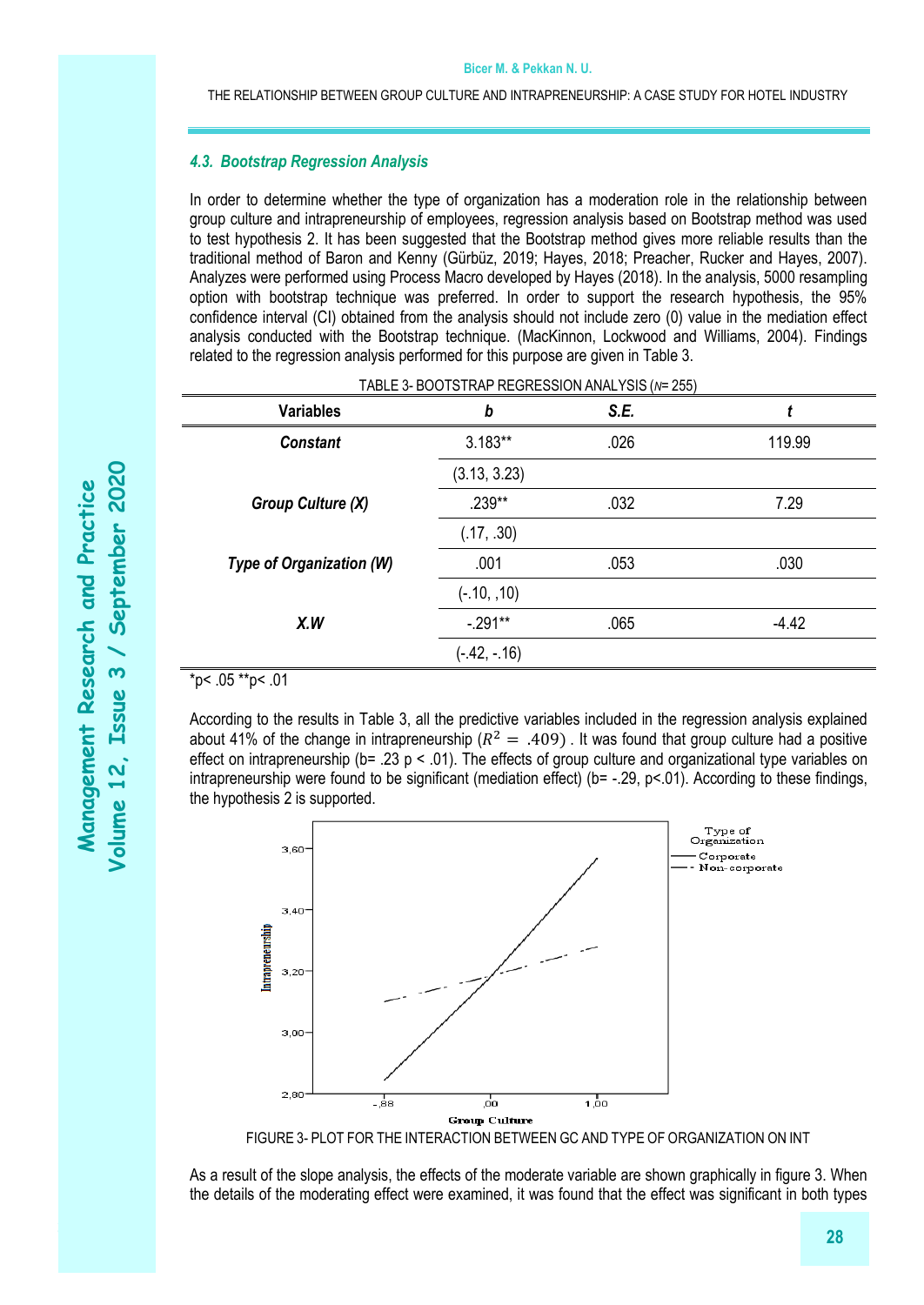of organizations (p<.01). However, it was observed that the effect of group culture on intrapreneurship was increased in enterprises with corporate organization type ( $b = .388$ ,  $p < .01$ ).

# **5. DISCUSSION AND CONCLUSION**

The main purpose of this study is to determine the effects of group culture on the intrapreneurship and to test the mediation effect of the type of organization in this relationship. Thus, this study will reveal the difference between corporate and non-corporate hotels on behalf of the relations between group culture and intrapreneurship. It has been evaluated that the type of organization in which employees work can be an important determining factor in the relationship between group culture and intrapreneurship.

As a result of the analysis, it was found that group culture had a medium positive and significant relationship on intrapreneurship. According to this result, it is determined that perceived group culture within the organization increases the intrapreneurship of the employees. This result is consistent with similar results in the literature (Hayton, George and Zahra, 2002; Cherchem, 2017). The integration of employees around social characteristics such as common goals, values, trust and cooperation supports intrapreneurship. Another important result of the research is that the type of organization has a mediation effect on the relationship between group culture and intrapreneurship. According to this finding, employees in corporate hotels exhibit more entrepreneurial behavior than employees in non-corporate hotels. In other words, the effect of group culture on intrapreneurship is higher for employees working in corporate hotels, whereas this relationship is less for those working in non-corporate hotels. According to this result, it can be said that the employees can exhibit entrepreneurial behavior within the organization through a cultural environment equipped with common goals and values. For this reason, it is extremely important for organizations to focus on the practices that can create this environment. The advantages of a corporate organization are reflected in employees' perceptions and behaviors.

It is considered that the results of the research will contribute to the literature either because it is one of the few studies in the literature dealing with the relationship between group culture and intrapreneurship or because it is the only study in which the role of the type of organization is questioned.

This study has some limitations. One of these limitations is that the survey technique was used in the research. Interview and observation procedures can be used in future researches. The use of different research methods may lead to different results. In addition, more comprehensive results can be obtained if the research is done with different sampling methods.

In the future studies, it is evaluated that longitudinal studies that will examine the relationship between organizational culture sub-dimensions and intrapreneurship will contribute to the field.

#### **REFERENCES**

- Antoncic, B., & Hisrich, R.D. (2001). Construct refinement and cross-cultural validation. *Journal of Business Venturing*, 16(5), 495-527.
- Antoncic, B., & Hisrich, R.D. (2003). Clarifying the intrapreneurship concept. *Journal of Small Business and Enterprise Development*, 10(1), 9.

Baker, D. (2007) *Strategic Change management in public sector organisations*. Elsevier: Londan.

- Bentler, P. M. (1988). Causal modeling via structural equation systems. *Handbook of Multivariate Experimental Psychology*, Boston: Springer pp. 317-335.
- Berson, Y., Oreg, S., & Dvir, T. (2008). Ceo values, organizational culture and firm outcomes. *Journal of Organizational Behavior*, 29(5), 615-33.

Brown, T. A. (2014). *Confirmatory factor analysis for applied research.* New York: Guilford Publications

Bunch, K. J. (2007). Training failures ad a consequence of organizational culture. *Human Resource Development Review*, 6(2), 142-163.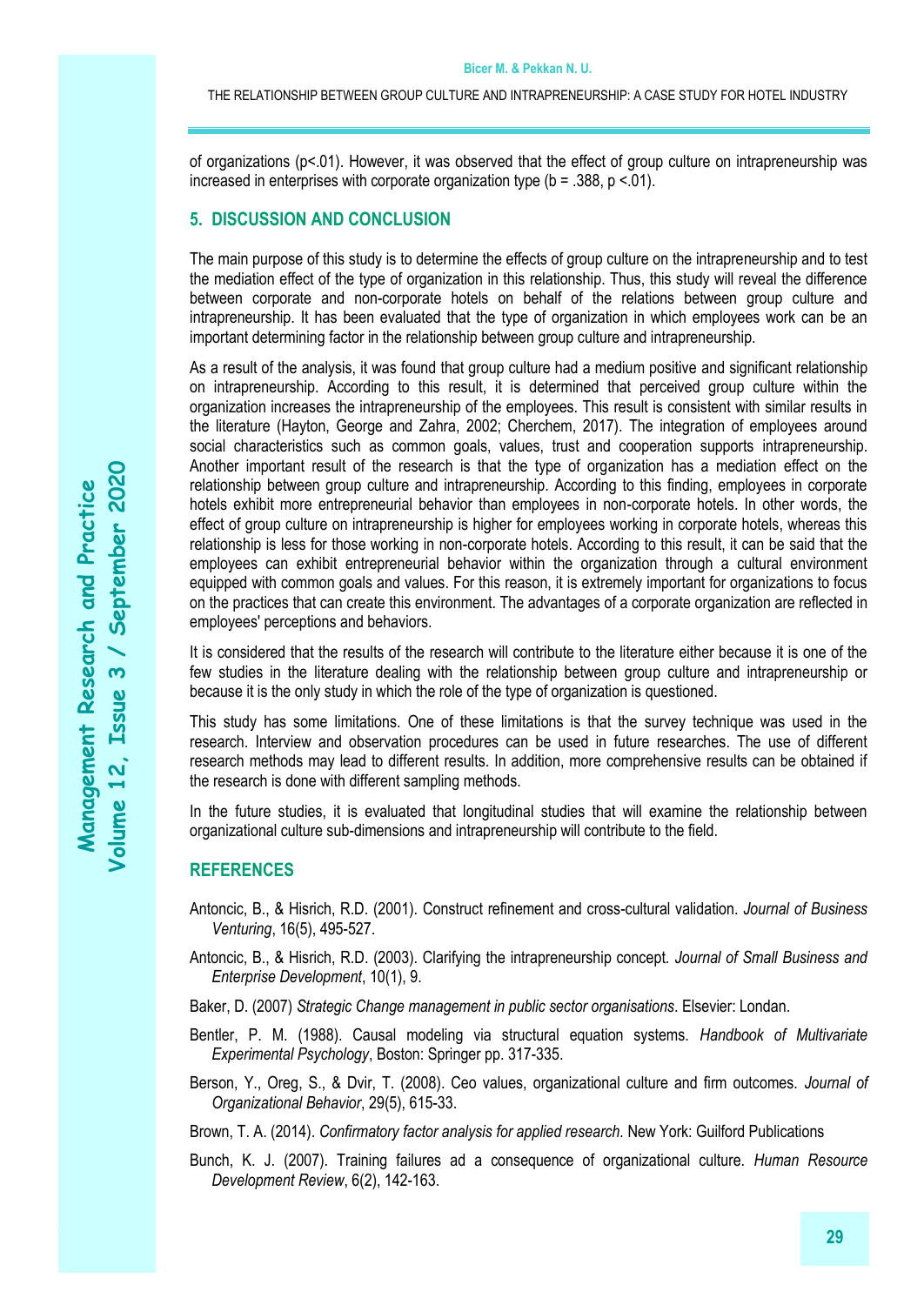- Burgelman, R. A. (1984). Designs for corporate entrepreneurship in established firms. *California Management Review*, 26(3), 154-166.
- Cameron, K. S., & Quinn, R. E. (2011). *Diagnosing and changing organizational culture: based on the competing values framework*. San Francisco John Wiley and Sons, USA.
- Carrier, C. (1996). Intrapreneurship in small businesses: An exploratory study. *Entrepreneurship Theory and Practice*, 21(1), 6.
- Cherchem, N. (2017). The relationship between organizational culture and entrepreneurial orientation in family firms: Does generational involvement matter? *Journal of Family Business Strategy*, 8, 87-98.
- Covin, J. G., & Slevin, D. P. (1991). A conceptual model of entrepreneurship as firm behavior. *Entrepreneurship Theory And Practice*, *16*(1), 7-25.
- Danışman, A., & Özgen, H. (2003). Örgüt kültürü çalışmalarında yöntem tartışması: Niteliksel-niceliksel yöntem ikileminde niceliksel ölçümler ve bir ölçek önerisi. *Yönetim Araştırmaları Dergis*i, *3*(2), 91-124.
- Denison, D. R., & Spreitzer, G. M. (1991). Organizational culture and organizational development: a competing values approach. *Research in Organizational Change and Development*, 5, 1-21.
- Denison, D. R. (1984). Bringing corporate culture to the bottom line. *Organizational Dynamics*, 13(2), 5-22.
- Denison, D. R. (1996). What is the difference between organizational culture and organizational climate? A native's point of view on a decade of paradigm wars. *Academy of Management Review*, 21(3), 619-654.
- Develi, A., Çavuş, M. F., & Öz, B. (2018) 'Psikolojik personel güçlendirmeyi yöneticinin güç kaynaklarıyla açıklamak: Sağlık sektöründe bir araştırma. *İşletme Araştırmaları Dergisi*, 10(4), 661-680.
- Ellis, R. J., & Taylor, N. T. (1987). Specifying entrepreneurship. In N.C. Churchill, J.A. hornaday, Kichhoff, B. A. et al (Eds.), *Frontiers of Entrepreneurship Researh*, (pp. 527-541) Wllesley, MA: Babson College.
- Erez, M., & Gati, E. (2004). A dynamic, multi-level model of culture: From the micro level of the individual to the macro level of a global culture. *Applied Psychology: An International Review*, *53*(4), 583-598.
- Frost, S. H., & Gillespie, T. W. (1998). Organizations, culture and teams: Links toward genuine change. *New Directions Institutional Research*, 100, 5-15.
- Görmen, M. (2017). Örgüt kültürünün örgütsel sinizm tutumları üzerine etkisi. *Bartın Üniversitesi İ.İ.B.F. Dergis*i, 8(15), 363-388.
- Guth, W. D., & Ginsberg, A. (1990). Guest editors' introduction: Corporate entrepreneurship', *Strategic Management Journal*, 11, 5-15.
- Gürbüz, S. (2019). *Sosyal Bilimlerde Aracı, Düzenleyici ve Durumsal Etki Analizleri*. Ankara: Seçkin Yayıncılık.
- Gurbuz, S., & Sahin, F. (2018). *Sosyal bilimlerde araştırma yöntemleri (Research methods in social sciences)* (5<sup>nd</sup>ed). Ankara: Seçkin Yayıncılık
- Hayton, J. C., George, G., & Zahra, S. A. (2002). National culture and entrepreneurship: A review of behavioral research. *Entrepreneurship Theory And Practice*, 26(4), 33-52.
- Hayton, J. C. (2005). Promoting corporate entrepreneurship through human resource management practices: A review of empirical research. *Human Resource Management Review*, 15, 21-41.
- Hayes, A. F. (2018) *Introduction to mediation, moderation, and conditional process analysis: A regressionbased approach*. Ne w York: The Guilford Press
- Hill, M. E. (2003). The development of an instrument to measure intrapreneurship: entrepreneurship within the corporate setting. Unpublished Master's thesis, Rhodes University, Grahamstown, South Africa. Retrieve 12 December, 2008 from<http://eprints.ru.ac.za/210/01/hill-ma-thesis.pdf>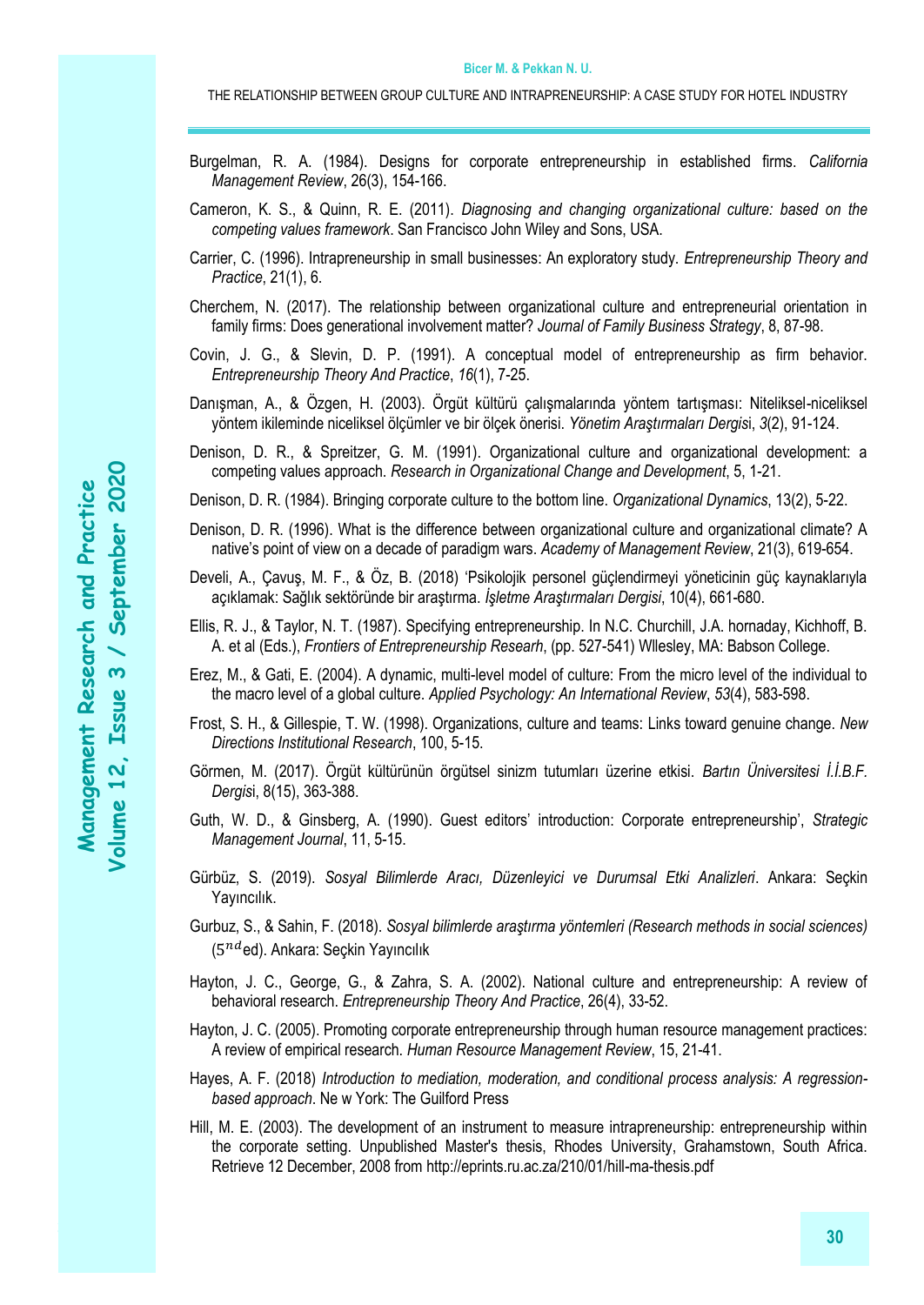- Hofstede, G. (1998). Identifying organizational subcultures: An empirical approach. *Journal of Management Studies*, 35(1), 1-2.
- Hornsby, J. S., Kuratko, D. F., Shaker A., & Zahra, S. A. (2002). Middle managers' perception of the internal environment for corporate entrepreneurship: Assessing a measurement scale. *Journal of Business Venturing*, 17, 254-256.
- Hu, L. T., & Bentler, P. M. (1999). Cutoff criteria for fit indexes in covariance structure analysis: Conventional criteria versus new alternatives. *Structural Equation Modeling: A Multidisciplinary Journal*, 6(1), 1-55.
- Hult, G. T. M., Snow, C. C., & Kandemir, D. (2003). The role of entrepreneurship in building cultural competitiveness in different organizational types *Journal of Management*, 29(3), 401-426.
- Jennings, D. F., & Lumpkin, J. R. (1989). Functioning modeling corporate entrepreneurship: An empirical integrative analysis. *Journal of Management*, 15(3), 485-502.
- Kilmann, R.R. , Saxton, M. J., & Sepra, R. (1985). *Five Key Issues in Understanding and Changing Culture, Gaining Control of the Corporate Culture*, Kilman, R. H. (Eds.), (pp. 1-16). San Francisco: Jossey-Bass
- Kline, R. B., (2011). *Principles and practice of structural equation modelling*, (3rd Ed).The London: Guilford Press.
- Korte, R. F., & Chermack, T. J. (2007). Changing organizational culture with scenario planning. *Futures*, 36(9), 645-656.
- Kuratko, D. F., Montagno, R. V., & Hornsby, J. S. (1990). Developing an intrapreneurial assessment instrument for an effective corporate entrepreneurial environment. *Strategic Management Journal*, 11, 49-58 (Special Issue Summer).
- Lauren L. R., James, R., & Joe H. (2018). The influence of organizational culture on how we define and pursue goals: The value of regulatory focus. *Journal of Organizational Effectiveness: People and Performance*, 5(3), 259-277
- Lee, M., & Kim, H. (2017). Exploring the organizational culture's moderating role of effects of corporate social responsibility (csr) on firm performance: Focused on corporate contributions in Korea. *Sustainability,* 9(1883), 1-18.
- Lok, P, Westwood, R. I., & Crawford, J. D. (2005). Perceptions of organisational subculture and their significance for organisational commitment. *Applied Psychology*, 54(4), 490-514.
- Luchsinger, V., & Bagby, D. R. (1987). Entrepreneurship and intrapreneurship: Behaviors, comparisons, and contrasts, S.A.M. *Advanced Management Journal*, 52(3), 10-13.
- Mackinnon, D. P., Lockwood, C. M., & Williams, J. (2004). Confidence limits for the indirect effect: Distribution of the product and resampling methods. *Multivariate Behavioral Research,* 39, 99-128.

Mintzberg, H. (1983). *Power in and around organizations*. New-Jersey: Prentice-Hall.

- Naktiyok, A. (2004). *İç girişimcilik*. İstanbul: Beta Yayınları.
- Nielsen, R. P., Peters, M. P., & Hisrich, R. D. (1985). Intrapreneurship strategy for internal markets-corporate, non-profit and government institution cases. *Strategic Management Journal*, 6(2), 181-189.
- Nunnally, J. C. (1978). *Psychometric theory*. London: McGraw-Hill,
- Peterson, R. A., & Berger, D. G. (1971). Entrepreneurship in Organizations: Evidence from the popular music industry. *Administrative Science Quarterly*, 16(1), 97-106.
- Pinchot, G. (1985). *Intrapreneuring: Why you don't have to leave the corporation to become entrepreneur*. New York: Harper and Row Publishers
- Preacher, K. J., Rucker, D. D., & Hayes, A. F. (2007). Addressing moderated mediation hypotheses: Theory, methods and prescriptions. *Multivariate Behavioral Research*, 42(1), 185-227.